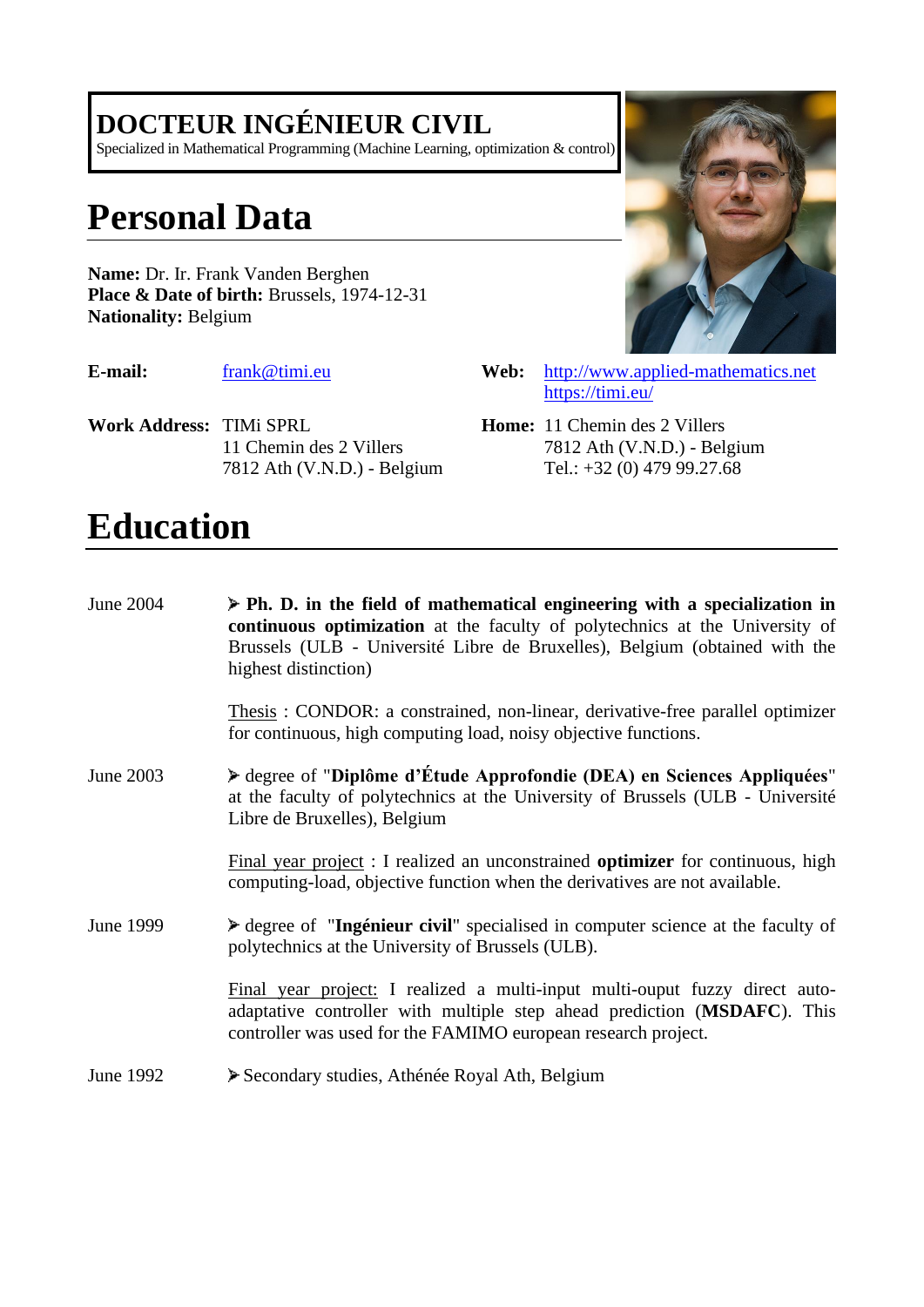# **Work experiences**

### May 2007 now **Founder of the ["TIMi"](https://timi.eu/) company (Machine Learning – Big Data - Business Intelligence)**

I created the TIMi company. The objective of this company is to provide stateof-the-art analytics and advanced analytics tool for big data, predictive modeling, AI and Business-Intelligence. The tools from TIMi technically outperforms any other off-the-shelf commercially available predictive datamining tool for a fraction of their price. Please see the "Awards" section to know more about the tools from TIMi. To summarize: We are the best data scientists of Europe!

### May 2007 now **Development of a machine learning software for the [TIMi](https://timi.eu/) company (Machine Learning – Big Data - Business Intelligence)**

This application is named ["TIMi"](https://timi.eu/products-solutions/timi/). It has more than 1.000.000 lines of scientific code. It's coded in C, Assembler, JavaScript (Anatella script, angular.js, plotly.js), R, Python, Php and Qt4. TIMi is a suite of tools that covers all the steps required to accomplish a Machine Learning project:

- data preparation (database consolidation  $&$  cleaning),
- classification (binary and multi-class ranking  $\&$  profiling), regression using Automated Machine learning (Auto-ML) techniques.
- 3D real-time multivariate visualization and population segmentation.

These tools have been compared with other **large scale statistical analysis packages** (SAS, KNime, IBM, H2O, etc.) and give significantly higher quality results (higher accuracy) thanks to the usage of more advanced mathematics and high-quality implementations. The computation time of these tools is also a fraction (1/1000) of the computation time of other solutions.

The "TIMi Suite" was cited inside the very elitist report "*[Advanced Analytic](https://www.gartner.com/doc/reprints?id=1-2YEIILW&ct=160210&st=sb)  Quadrant 2016*[" from the Gartner company.](https://www.gartner.com/doc/reprints?id=1-2YEIILW&ct=160210&st=sb) This places the "TIMi Suite" as a world-level leader in the Data Science field on the same level as other prestigious multinational companies such as: Oracle, Tibco, Mathworks, Salford system, etc.

I am the lead coder for the development of these tools. I was also the project leader for a large part of the development of the applications, supervising a team of 10 people. I designed the algorithms and the architecture of all the softwares.

### May 2007 now **Development of a Big Data software for the [TIMi](https://timi.eu/) company (Machine Learning – Big Data - Business Intelligence)**

The Big Data tool is named ["Anatella"](https://timi.eu/products-solutions/timi/anatella/). It's one component of [TIMi.](https://timi.eu/products-solutions/timi/) Anatella has been compared to many other ETL tools and is currently the fastest and the most scalable of all the Big Data tools available on the market. For example, it's [several orders of magnitude faster than Spark](https://timi.eu/blog/cloud/) and much more scalable and [reliable.](https://timi.eu/blog/cloud/) Anatella is also one of the only self-service ETL tool available on the market (everything is done with the mouse). This places **TIMi** at the forefront of the international Big Data/Analytical field.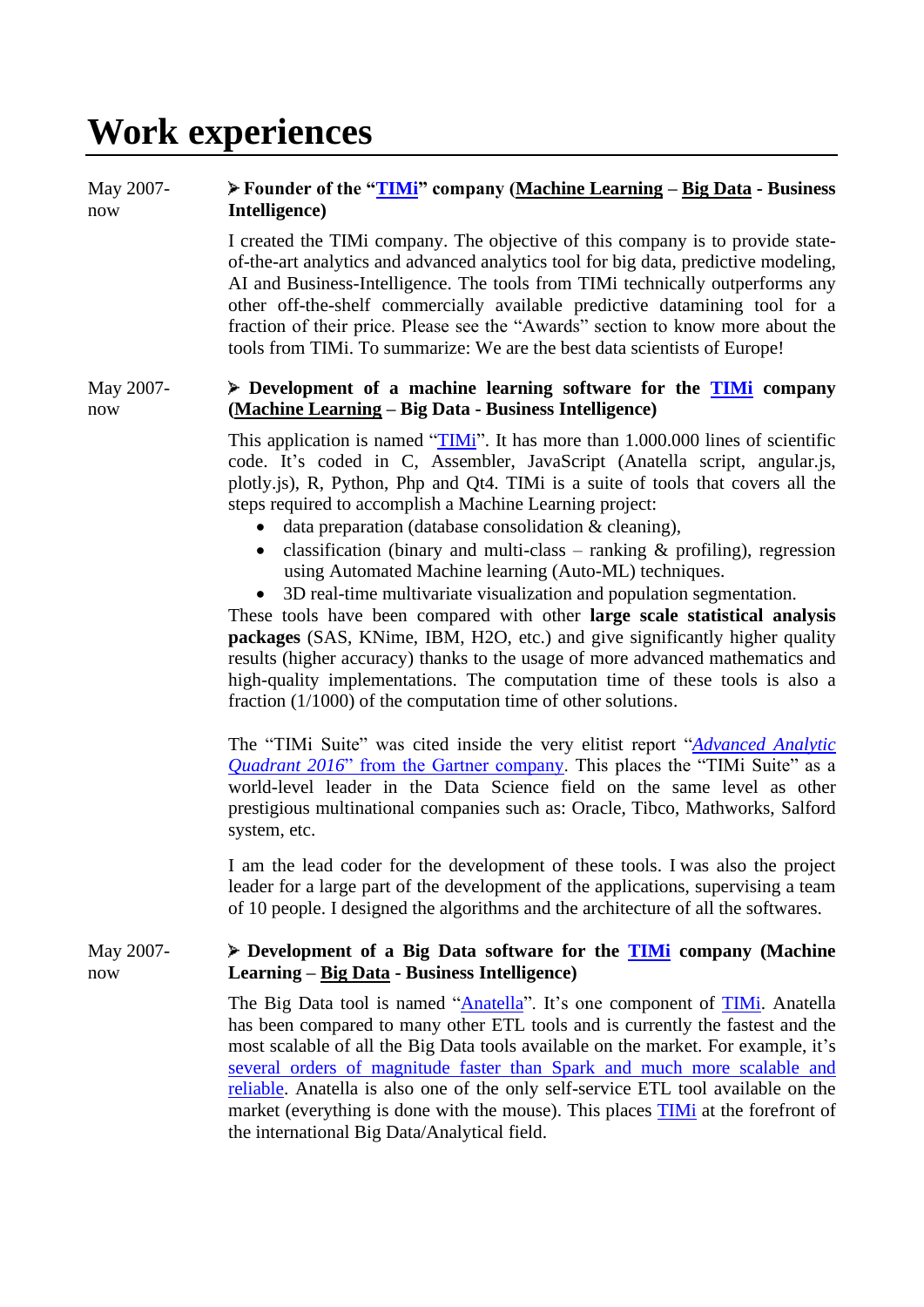### May 2007 now **Development of a various "Big Data" and "Machine Learning" solutions for many private companies using TIMi as the analytical platform (Machine Learning – Big Data - Business Intelligence)**

Some examples:

- Since 2018, I am helping the data engineers from **[Snype](http://snype.org/)** to create a revenue-insurance solution for Governments. Every day, this solution receives and stores all the basic "raw" data from all the telecoms in the country. This solution computes the exact amount of the tax to pay to the state (based on the total monthly revenue of each telecom). These computations involve manipulating petabyte scale datasets. All the "Big Data" parts (computation and storage) are handled with Anatella (This is really a \*BIG\* Big Data project!).
- In October 2019, I helped the analytic team from  $Tom\&Co$  to complete their "revenue insurance" tasks on data extracted from SAP (e.g. finding invoices that are erroneously paid twice).
- In August 2019, I analyzed data from the RTBF to create various dashboards (the predictive models for their recommendation system for their newsletter are still "work in progress").
- In march 2019, I created a data lake, many cross-sell models and a churn model for the Raiffeisen bank in Luxembourg.
- Since 2018, I am helping the data scientist team from JLL (Jones Lang Lasalle) in their various data science activities.
- In January 2018, I created many (all) cross-sell models for MTN Malawi in collaboration with DigiTata in Johannesburg, South Africa.
- Since 2015, I am helping the data scientist team from Partena Mut to create various churn models.
- Since 2010, I am helping the data scientist team from VOO/BeTV (Belgium) for all their analytics initiatives (e.g. to create churn models, cross-selling models and up-selling models and various simple BI/reporting projects).
- Since 2017, I am helping the data scientists from Glickman.eu to create all the cross-selling models for Makro Belgium.
- In September 2016, I developed machine learning models to analyze the wear in Michelin tires (in collaboration with Enovea, in France).
- Since 2016, I am supporting "Post.lu" (it's a telecom company) in the development of their churn and cross-selling models.
- Since 2015, I am supporting the EY Luxembourg team to use Anatella for their auditing activities: i.e. They validate the data in large XML files (FAIA files) that contains all the financial data from their customers (e.g. Amazon) (Big Data).
- Since 2015, I am supporting the data scientist team from the "Data Lab" from AXA (Belgium). Using TIMi, they created a vast data lake, many churn models, many cross-selling models and manage various BI projects. In July 2017, we analyzed the CREST30&40 product from AXA to predictive our much "cash out" there will be in the following months (this implied manipulating amount of more than 4 billions euros).
- In 2014. I helped the data miner team from PwC (PriceWater-HouseCoopers) to create a text mining solution to automatically classify documents (contracts) from the European Commission.
- In September 2014, I created churn models for the subscriptions to the newspaper "Le Soir" (owned by "Groupe Rossel").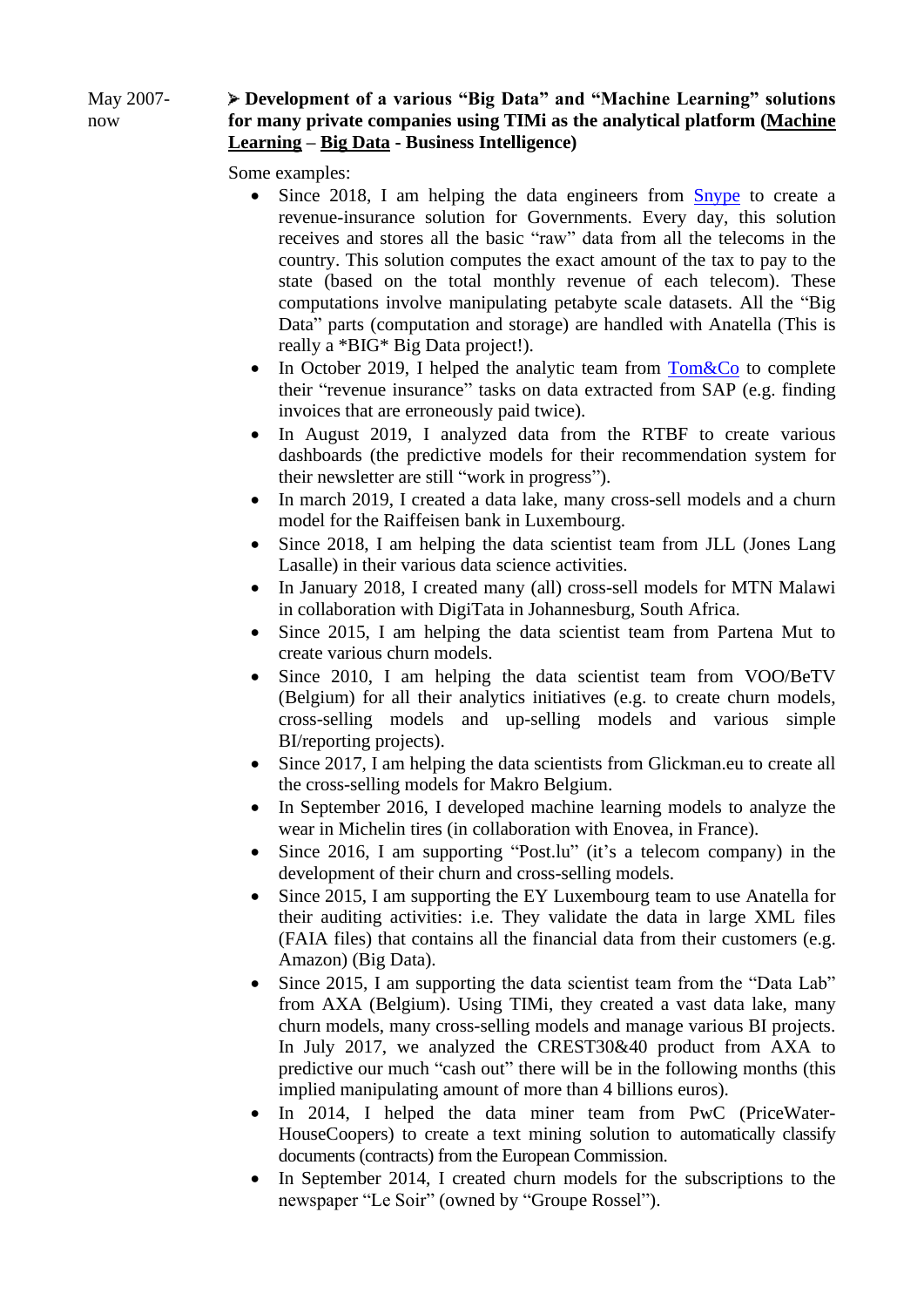- In 2010 and 2011, I created "Media Mix" models to optimize the investments in various medias (e.g. press, internet, billboards in the streets, billboards in the point-of-sales, etc) for: "La Lotterie Nationale", "Cofidis", "British American Tobacco", "Tropico", "Midas", etc.
- In 2013, I helped the data miners from Volvo cars to identify the causes of failures inside the batteries inside the Volvo cars. The same methodology has now been extended to other parts (inside Volvo cars and inside the machines inside Volvo's factories).
- In 2013, I helped the data miners from Delhaize to allocate in an optimal way the "price reduction coupons" to the customers that are the most likely to redeem them (this involved the creation of thousands of predictive models and the creation of a high-dimensional constrained discrete optimizer for the [GAP\)](https://en.wikipedia.org/wiki/Generalized_assignment_problem).
- In 2014, I created many churn models for Colruyt (to detect when customers that will stop buying Wines, Soft Drinks, Meats, Bakeries, etc. at Colruyt).
- In 2012, I helped the data miners from GXLab (Russia), to create models to anticipate failure inside Submersible Petroleum Pumps in Siberia.
- In 2014, I helped the data miners from EagerAnalytics to create models to anticipate failure in heavy machinery (large cranes & trucks) from SANY (Internet of Things – IoT project).
- In 2011, creation of a generic analytical solution for telecoms: Starting from raw (binary) data, create an analytical data warehouse (this implies Big Data computations) and then create churn models (this implies machine learning computations). This solution has been deployed at MTN South Africa and Tigo Tanzania. This solution also forms the basic building block on top of which the data scientists from Riaktr created all their analytical solutions. An evolution of this solution is thus in production (through Riaktr) in over 30 different telecoms in Africa, Caribbean and Dubaï.

### August 2008- July 2009 **Development of a GPS application (like TOMTOM) for Punch Telematix** I was in charge of the "Street Indexing" module and the "Road Snapping" module. I created from scratch a small embedded-DB engine where the street data are indexed using a structure named "PatTrie" that is similar to the "Bit Index" of the "SyBase IQ" database. This highly optimized indexing structure allows constant-time fuzzy match on the "street names" on the DB (independently of the size of the DB). February 2008- August 2008 **Development of a scientific application for analysis of "Small Light Scattering" for the Rheology Laboratory of the KUL**

The application includes FFT transformation and eigenvalues computation of large images (6000x6000). It was done inside the Qt4 framework.

### July 2007 - **Consultant at Business&Decision Belgium (datamining)**

February 2008 I was working as expert dataminer and statistician at B&D.

### August 2005- May 2007 **Research engineer in the Analysis of Large Social Networks (datamining)**

I developed a software that analyses large **social networks** based on mobile phone communication logs. The analysis includes **node clustering** and node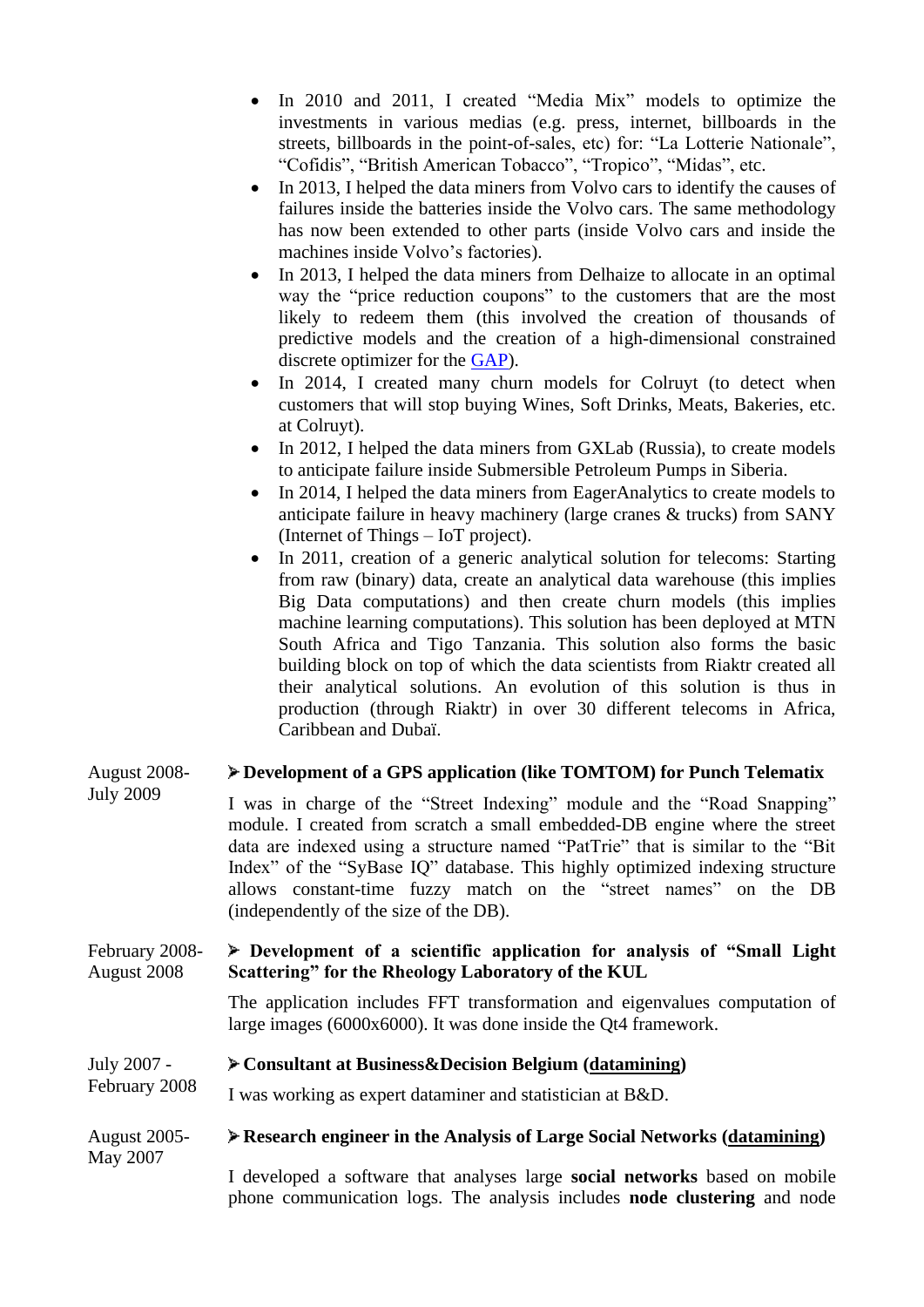ranking inside the clusters. The softwares are based on **I/O efficient external memory** algorithms to be able to process large networks (2 TB). The objective is to extract from the network some indexes that could be used for marketing/profiling purposes.

### April 2005- July 2005 **Research engineer in robust optimal control of batch processes (control)**

I worked for the IPCOS company to realize a software that computes the optimal set of parameters of a **hybrid PID controller** (including terms for feedback, feedforward and filtering) for a strongly **non-linear process**. The parameters are computed taking into account the full non-linearity of the batch process along the setpoint trajectory. **No linearity assumption** is made at any point. The final result is higher precision in the solution parameters. The parameters are computed using a special version of my optimizer (**CONDOR**) that is able to work with **non-differentiable non-linear constraints**. The constraints include different kind of stability margins (**mixed**  $L_2/H_\infty$  **control**). On a first industrial computer benchmark (produced by **UCB**), CONDOR found an optimal set of parameters that reduces the tracking error to 0.1% of the currently implemented industrial solution while maintaining the same stability margins.

### September 2004- **Research engineer in KDD (machine learning - Knowledge Discovery in**  March 2005 **Databases)**

I worked for the WegenerDM/VADIS company. I realized alone a **datamining/scoring/profiling application** (named "rank") that is able to process vast amount of data (several Gigabytes) in a few minutes. The typical size of the tables that are analyzed is more than **10<sup>8</sup> lines and 10<sup>5</sup> columns**. This tools is still used today by WegenerDM to develop large **direct marketing campaigns** for a number of prestigious companies (Fortis, Citibank, Procter&Gamble, YvesRocher,...). All development on this tool is now aborted. This old tool is now completely outperformed by the new "TIM software suite" commercialised by the TIMi company.

### June 2004- August 2004 **Research engineer in optimization of Dry Seals Designs (optimization)**

I worked shortly at the Computational Department of the **BURGMANN Industries** in Wolfratshausen, **Germany**. Burgmann produces currently nearly all high-technology seals in the **international market**. The **european community** wants to change this situation and open the seal market place to other companies. One way of reaching this goal is to publish a set of "standard seals designs" that can be used in a vast amount of applications. Once these designs are defined, many industries will be able to compete for the production of the seals. The final result is the opening of the seal market. The technical specifications of these "standard seals" must be carefully chosen because they will be used by **all manufacturers in Europe**. The optimal specifications of the "standard seals" were computed using my optimizer: **CONDOR**. The seal optimization process involves an objective function based on a **multi-physic simulation** of the seal. This simulation includes thermodynamic and plastic deformations of the seal combined with the fluid dynamics simulation of the gas in the leakage. The **objective function is** thus highly **non-linear, highcomputing-load and undefined** on many points of the input space.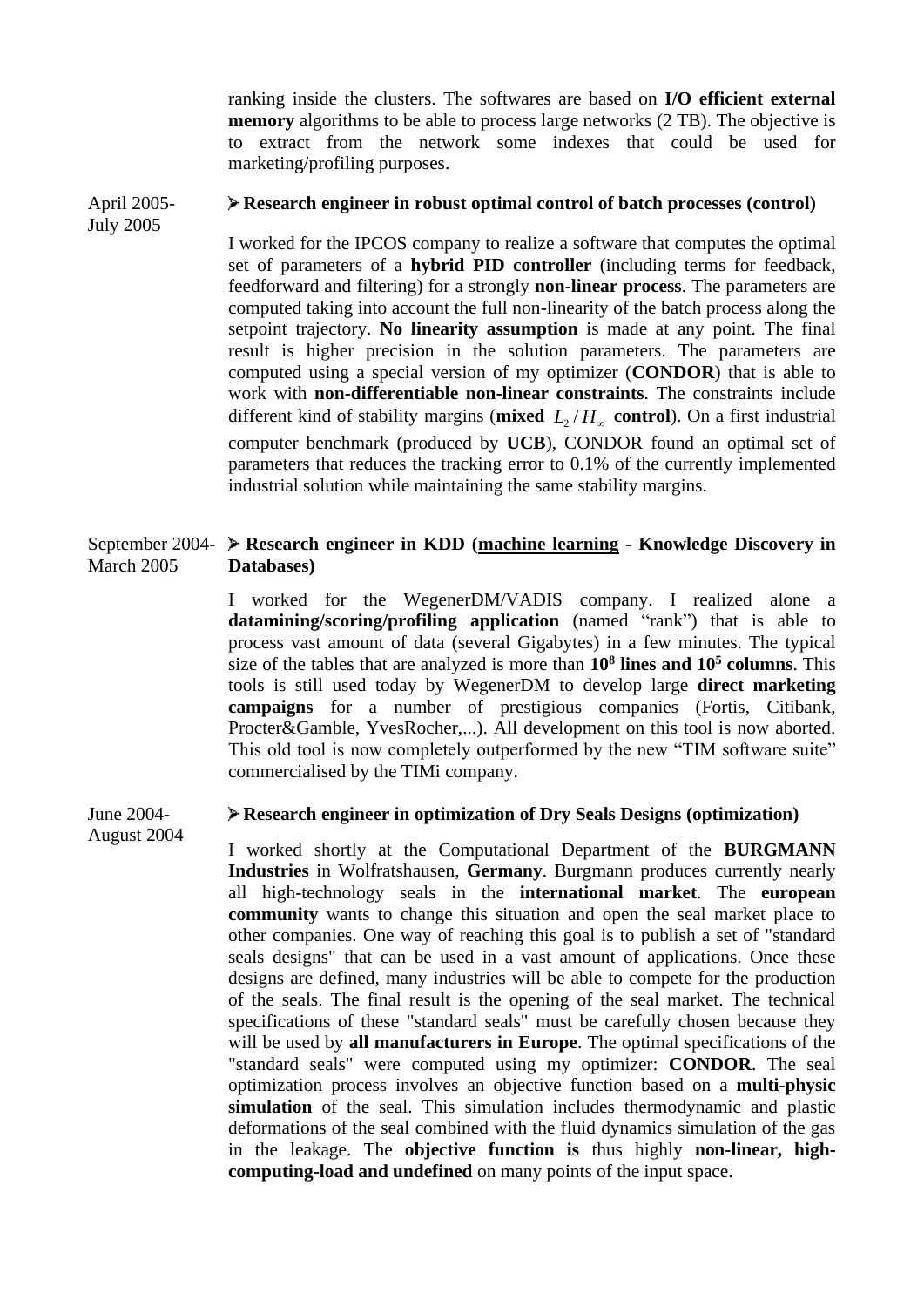## 2000-2004 **Research engineer in optimization algorithms for continuous functions. (optimization)**

I worked on the **METHOD LTR European project** with the university of Florence. The goal of this project is to optimise the shape of turbo-machines. We run a simulation of the gas flow inside the turbine. Based on this simulation, we compute the quality of the shape. We iterate on different shapes until we find the best shape. My job was to write the **optimisation code** that chooses what's the next shape to try. I use **trust region method optimization** on **multivariate Lagrange interpolator** techniques. The final result is my optimizer: **CONDOR**.

## 1999-2000 **Research engineer in Fuzzy control (machine learning & non-linear identification and control**

I worked at the development of the **FAMIMO ESPRIT LTR European project**  in collaboration with other European universities and SIEMENS Automotive. The research activities focus on two different areas. The development of new approaches in the area of **fuzzy identification and control**, and the implementation of a Matlab toolbox that will integrate all the techniques developed by the partners taking part in the project (see <http://iridia.ulb.ac.be/~famimo/> or [https://cordis.europa.eu/project/rcn/35885/factsheet/en\)](https://cordis.europa.eu/project/rcn/35885/factsheet/en).

## 1999-2000 **Research engineer in Real-Time image classification (machine learning)**

I worked on the GLAVERBEL project: a **real-time classifier** for the classification of glass defects (world première). This classifier is implemented as a modified TFTP server. It receives images from the **TCP/IP network**, computes the class, sends back the results to an **Oracle** Database and to the factory computer. Then, the factory computer decides how to cut the glass (commercial optimisation). The percentage of good classification is 94%.

## December 1999  $\rightarrow$  Development of a pre-press application for the publishing industry (pre**press).**

I created a large java application called "**Advertedge**". This software processes postscript and PDF files to include gray marks on the edges of the pages. The final objective is to obtain a drawing on three sides of the book when it is closed. This application is currently used **all over the world** in the biggest printing factory (casterman, donelley,...).

### June 1999 September 1999 **Development of a time series prediction tool (machine learning)**

This tool is currently used by D'IETEREN, one of the biggest Belgian car reseller for sales prediction. This tool is based on **Lazy Learning** techniques.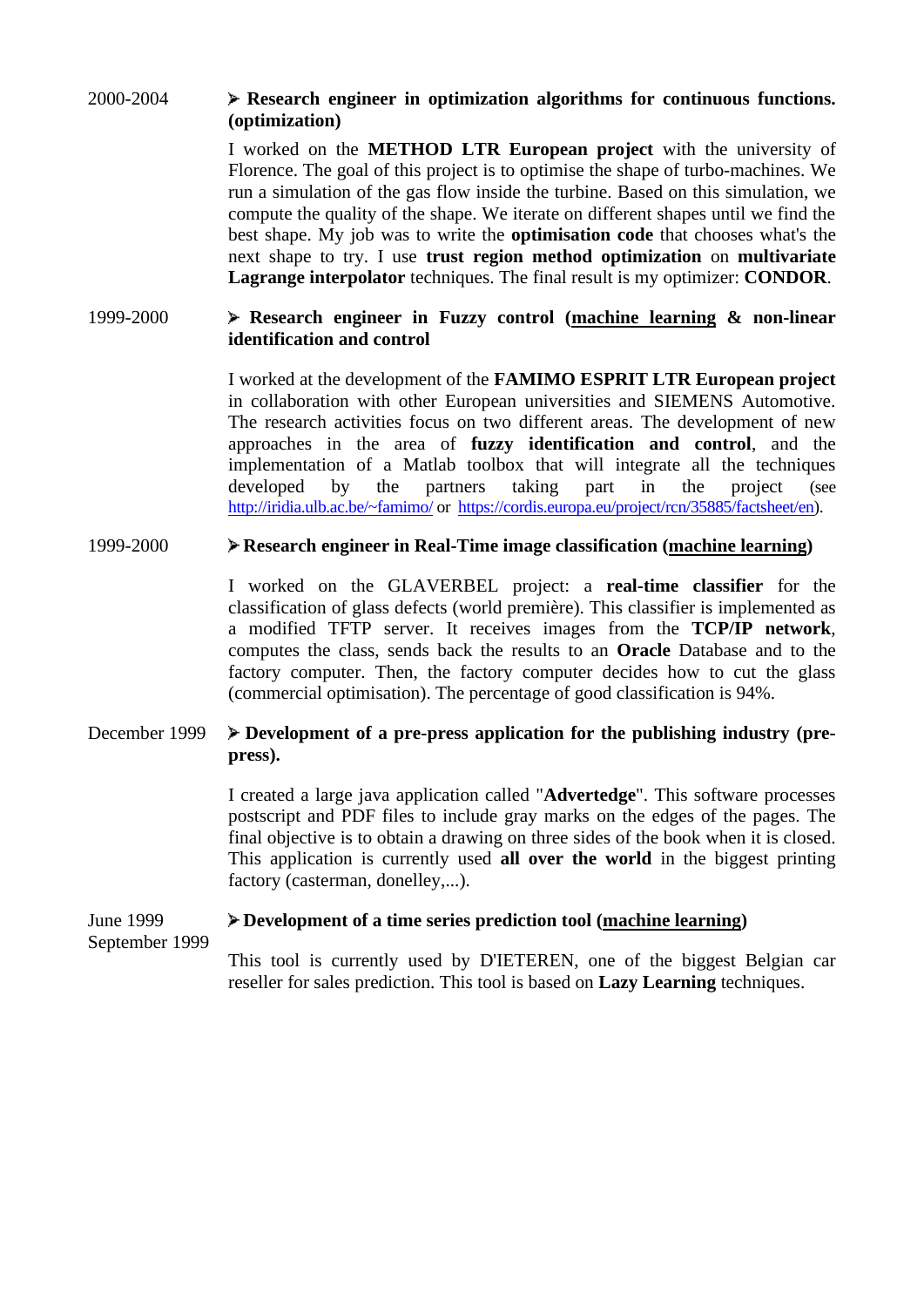# **Papers & Book Chapter**

Please note that a large part of my research results is currently owned by a private company (TIMi) and these research results are thus undisclosed since they are the subject of copyright protection. Only the free-of-rights research results are described below (and only those that have been published).

Frank Vanden Berghen, [CONDOR, a parallel, direct, constrained optimizer for high](publications/MIT_Condor.pdf)[computing-load, black box objective functions](publications/MIT_Condor.pdf) Proceeedings of the "Third *MIT* conference on Computational Fluid and Solid Mechanics", Elsevier, june 14-17, 2005.

Frank Vanden Berghen, [CONDOR: a constrained, non-linear, derivative-free parallel](../mythesis/Thesis.html)  optimizer for continuous, [high computing load, noisy objective functions.](../mythesis/Thesis.html) PhD Thesis, University of Brussels (ULB - Université Libre de Bruxelles), June 2004, Belgium

Frank Vanden Berghen, Hugues Bersini [CONDOR, a new parallel, constrained extension of](publications/J_of_Computational_and_Apllied_mathematics.pdf)  [Powell's UOBYQA algorithm: Experimental results and comparison with the DFO algorithm](publications/J_of_Computational_and_Apllied_mathematics.pdf) Journal of Computational and Applied Mathematics, Elsevier, Volume 181, Issue 1, 1 September 2005, Pages 157-175 (also available electronically on the Sciences Direct website)

Hussain Aziz Saleh, Frank Vanden Berghen Human [genome behaviour:](publications/GA-GPS.pdf) a powerful [mechanism for optimizing the use of space technology in surveying networks design](publications/GA-GPS.pdf) GPS Solutions, Springer-Verlag GmbH, Volume 9, Number 3, September 2005, Pages: 201 – 211

Frank Vanden Berghen Design et implémentation d'un nouvel algorithme d'optimisation continue non-linéaire dans le cas sans contrainte Specialisation Research Project presented to obtain the Diploma of Deeper Study in Applied Sciences (DEA), University of Brussels (ULB - Université Libre de Bruxelles), June 2003, Belgium

Simone Pazzi, Francesco Martelli, Vittorio Michelassi, Marco Giachi, Frank Vanden Berghen, Hugues Bersini, [Intelligent Performance CFD optimization of a centrifugal impeller](publications/Euroturbo5_final.pdf) accepted to the Fifth European Conference on Turbomachinery, March 2003, Prague (CZ).

Frank Vanden Berghen [A tutorial on Q-learning algorithms](../qlearning/qlearning.pdf) internal IRIDIA technical report

Frank Vanden Berghen Hugues Bersini, [Régulation directe adaptative et predictive sur](publications/R%E9gulation%20directe%20adaptative_chap04.pdf)  [plusieurs pas de temps pour processus à plusieurs entrées et plusieurs sorties](publications/R%E9gulation%20directe%20adaptative_chap04.pdf) chapter of a book entitled « Commande Floue I - de la stabilisation à la supervision » published by Hermes-Science -Lavoisier edition

Frank Vanden Berghen, Edy Bertolissi, Antoine Duchâteau, Hugues Bersini, [Direct Adaptive](publications/fuzzieee00.pdf)  [Fuzzy Control for MIMO Processes,](publications/fuzzieee00.pdf) Accepted to the FUZZ-IEEE 2000 conference, San Antonio, Texas, 7-10 May, 2000

Frank Vanden Berghen, Edy Bertolissi, Antoine Duchâteau, Hugues Bersini [Régulation](../fuzzy/technical.pdf)  [directe adaptative et prédictive sur plusieurs pas de temps pour la](../fuzzy/technical.pdf) commande floue de [processus à plusieurs entrées et plusieurs sorties,](../fuzzy/technical.pdf) internal IRIDIA technical report

Frank Vanden Berghen Développement d'un régulateur flou à plusieurs entrées et plusieurs sorties adaptatif et prédictif sur plusieurs unités de temps-Utilisation et évaluation des performances de ce régulateur Final Research Project presented to obtain the degree of "ingénieur civil" specialised in computer science.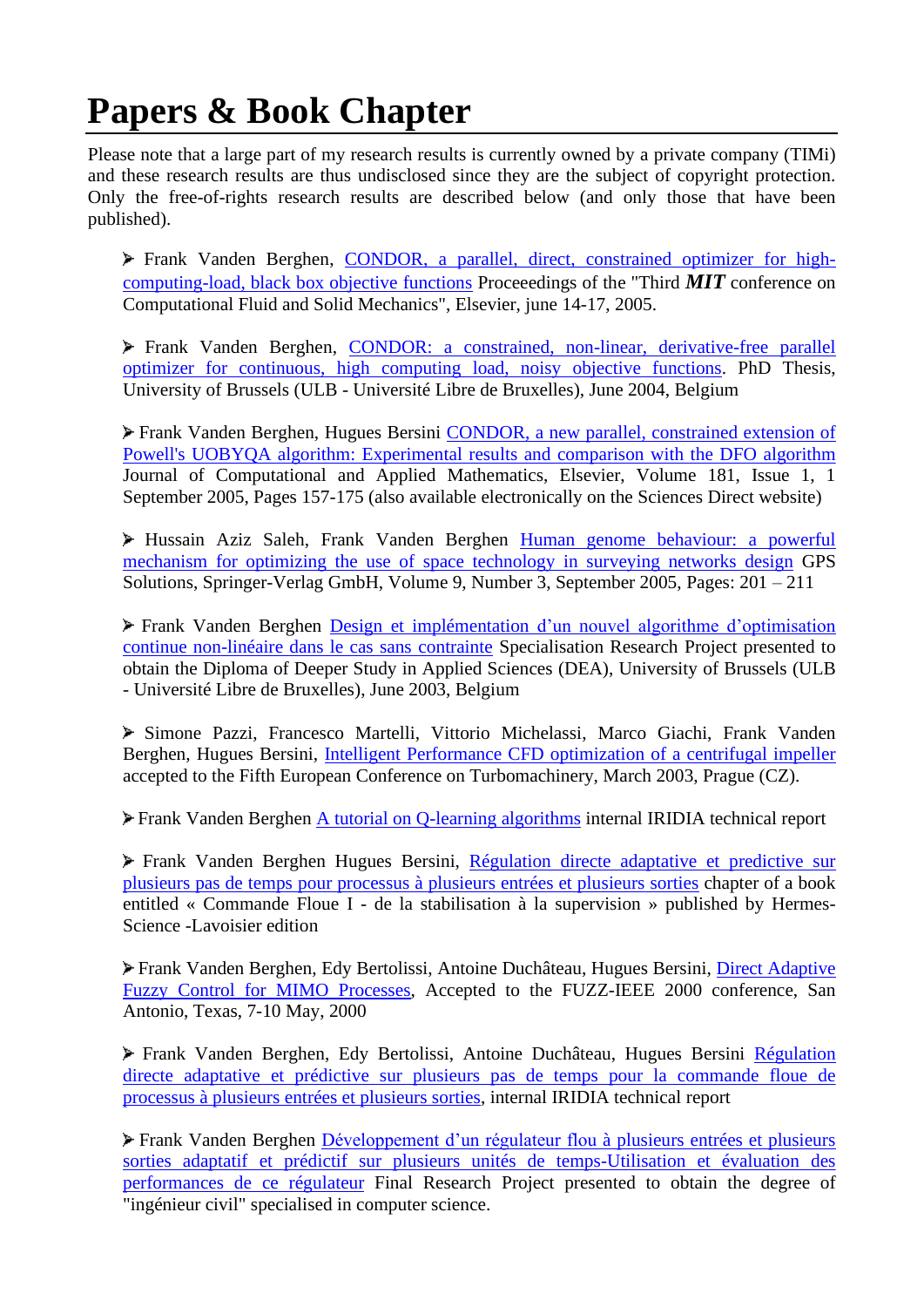# **Talks in Conferences/Events**

| August 19-20,<br>2016 | Big Data Analytics Summit (Lima, Peru)                                                                                                                                                                                                                                                                                                                                                                                                                          |
|-----------------------|-----------------------------------------------------------------------------------------------------------------------------------------------------------------------------------------------------------------------------------------------------------------------------------------------------------------------------------------------------------------------------------------------------------------------------------------------------------------|
|                       | As a guest speaker, I am giving a technical presentation on TIMi (algorithmic,<br>technical architecture, past and future evolutions). TIMi possesses a unique set of<br>features (automated modeling, self-service data analytics, etc.) and I explain why<br>this places TIMi apart from all other solutions currently available and why it<br>revolutionizes the way in which companies are managing their big data and<br>predictive analytics initiatives. |
|                       | The organizers from the conference selected a very limited set of prestigious<br>speakers, such as Gilberto Titericz Jr, that is amongst the top Data Scientist in the<br>world following the analytic Kaggle competitions.                                                                                                                                                                                                                                     |
| October 23,<br>2015   | TIMi, Biggs & IBM event (Bogota, Colombia)                                                                                                                                                                                                                                                                                                                                                                                                                      |
|                       | This event regrouped nearly all the data scientists from Colombia. I participated to<br>an open discussion with the Head of IBM for Latin America where we talked<br>about the future of advanced analytics.                                                                                                                                                                                                                                                    |
| September 21,<br>2015 | Data Innovation Lab Event (Brussels, Belgium)                                                                                                                                                                                                                                                                                                                                                                                                                   |
|                       | The title of the event was "Real Life Advanced Analytics examples with Timi". I<br>demonstrated some live cases with TIMi. Other consultants gave nice example of<br>usage of TIMi: PwC presented a SNA (Social Network Analytics) example, AXA<br>presented a churn model for car insurance, Agilytic.be presented the work they<br>did for VOO/BeTV on cross-sell models.                                                                                     |
| June 19-21,<br>2008   | Computing and Statistics (ERCIM '08) (Neuchâtel, Switzerland)                                                                                                                                                                                                                                                                                                                                                                                                   |
|                       | I gave a presentation on the efficient implementation with the LARS-lasso<br>algorithm and talked about some experimentation.                                                                                                                                                                                                                                                                                                                                   |
| July 18-22,<br>2005   | > 22nd IFIP TC 7 Conference on System Modeling and Optimization (Turin,                                                                                                                                                                                                                                                                                                                                                                                         |
|                       | <b>Italy</b> )<br>I gave a presentation on the CONDOR optimizer: the algorithmic details and the<br>numerical results.                                                                                                                                                                                                                                                                                                                                          |
| June 14-17,<br>2005   | > Third MIT international Conference on Computational Fluid an Solid<br>Mechanics (Massachusetts Institute of Technology, Cambridge, USA)                                                                                                                                                                                                                                                                                                                       |
|                       | I gave a presentation on the CONDOR optimizer: the algorithmic details and the<br>numerical results.                                                                                                                                                                                                                                                                                                                                                            |
| May 29-30,<br>2000    | > International BELGIUM/FUZZY 2 conference (Faculté des Sciences<br>Appliquées, Mons, Belgium)                                                                                                                                                                                                                                                                                                                                                                  |
|                       | I have presented some results that we obtained at IRIDIA while we were working<br>on the FAMIMO ESPRIT LTR European project.                                                                                                                                                                                                                                                                                                                                    |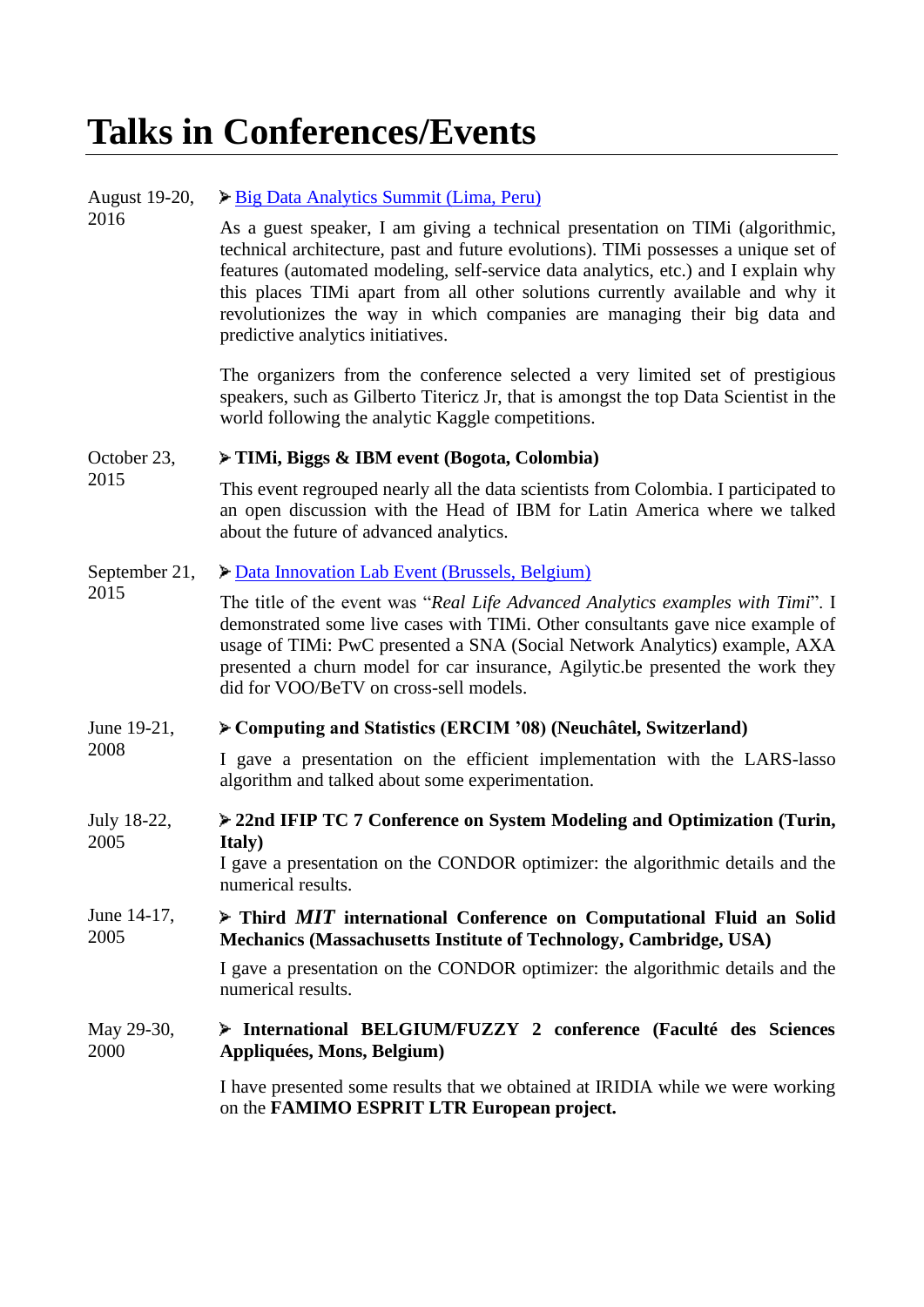# **Awards**

## February 2019 **<http://www.tpc.org/tpch/>**

Following the benchmarking results obtained on the universally recognized TPC-H benchmark, [Anatella](https://timi.eu/products-solutions/timi/anatella/) is now the fastest and the most scalable data management tool (ETL tool) on the planet.

November 2017 **Selected amongst the top 100 most innovate software companies at the international/world level by Red Herring international**

> We went to Los Angeles to get our prize! More details here (look at "businessinsight"): <https://www.redherring.com/2017-red-herring-top-100-global-winners/>

## February 2017 **Selected amongst the top 100 most innovate software companies in Europe by Red Herring international**

We went to Amsterdam to get our prize!

#### June 2016 **1 st place at the European Data Innovation Hub: Euroclear Hackaton**

The aim is to identify key fields in unstructured financial legal documentation. Data consists in thousands of legal documents. We won the first place in this contest with a solution that extracts the "maximum trading amount" out of these legal documents with an accuracy over 97%. The whole project duration was less than 2 days. More details here: [https://timi.eu/customer-stories/banking/text-mining,](https://timi.eu/customer-stories/banking/text-mining) [here](https://www.meetup.com/Data-Science-Community-Meetup/events%20/231040266/) and [here.](https://www.meetup.com/Data-Science-Community-Meetup/events/231511092/?rv=me1&_xtd=gatlbWFpbF9jbGlja9oAJDM3NTEzMTkwLTdkYTctNDBiMC1hN2Q3LTk3YThjNjNiMjQ2Yw&_af=event&_af_eid=231511092)

## January 2015 **[Datascience.fr](https://www.datascience.net/fr/challenge/17/details#tab_ranking)**

Céline Theeuws obtained the  $9<sup>th</sup>$  place on a total of 415 participants for a modeling competition named "*Construction d'un score d'appétence en vente croisée pour un produit d'assurance lors d'une campagne télémarketing*". Céline used TIMi to create all the predictive models.

December 2014 **[Kaggle Competition: AXA Driver Telematics Analysis](https://www.kaggle.com/c/axa-driver-telematics-analysis/leaderboard)** 

Dr. Ir. Colin Molter obtained the  $10<sup>th</sup>$  place on a total of 1528 participants for a modeling competition. Colin used TIMi to create all the predictive models.

## October, 2014 **Selected to represent Belgium during the Royal Mission in the presence of Princess Astrid to Colombia and Peru.**

We represented Belgium activities linked to big data, advanced analytics and predictive modeling solutions.

May 2014 **[predictiveanalyticstoday.com](http://www.predictiveanalyticstoday.com/top-predictive-analytics-software/)** TIMi was elected 6<sup>th</sup> best Predictive Analytic Solution by a team of expert data scientists.

#### June and **Innov Iris prices**

January 2014 In June 2014, Vadis won the "InnovIrisDay price" from the Brussels Region because of RANK, a predictive modeling software that I developed for them (alone) a few years ago. TIMi is in every way superior to RANK. In January 2014,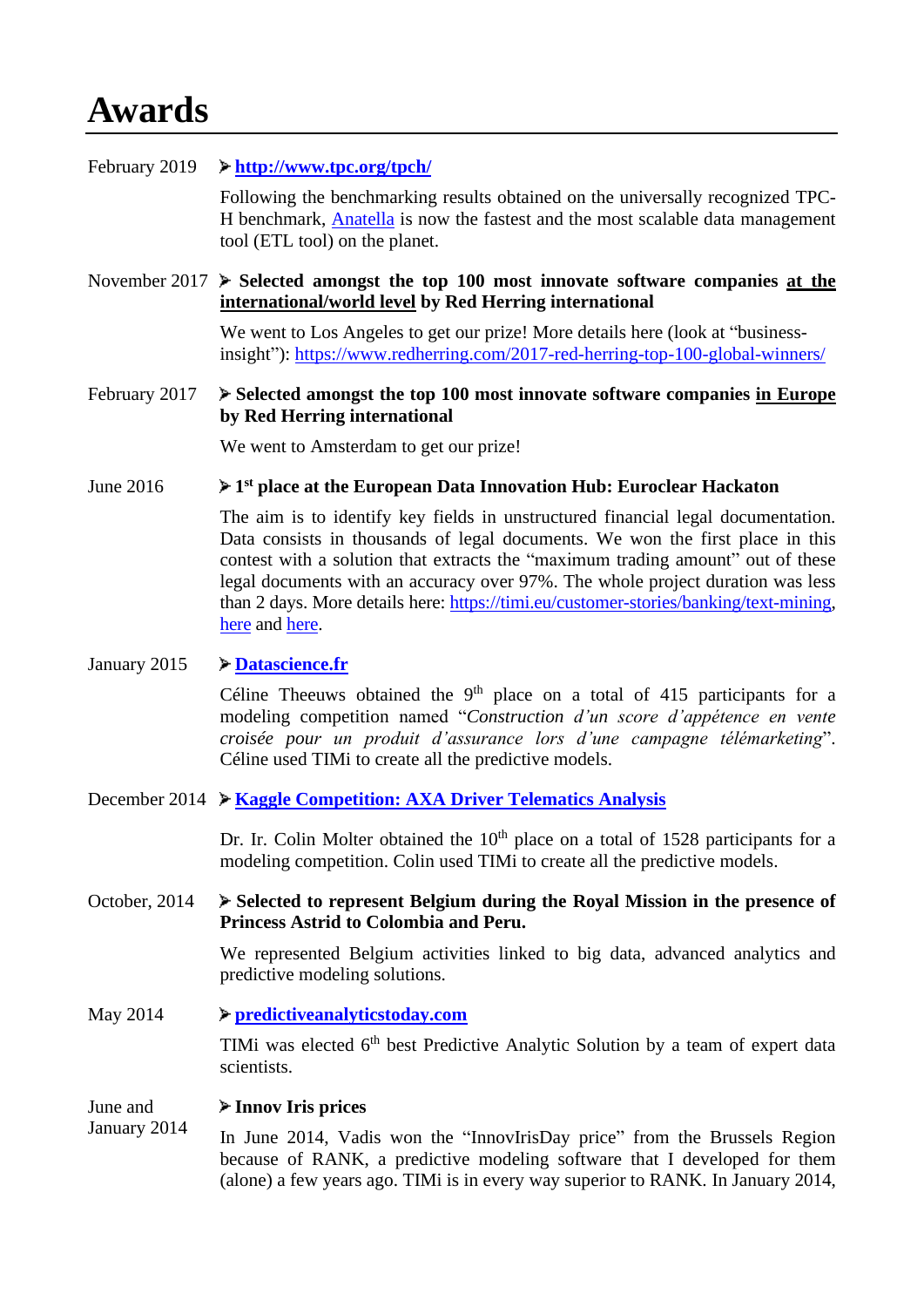Reaktor wins the "InnovIris price RISE" thanks to a solution based on TIMi.

### September, **AUSDM2009 cup**

2009

This is a world-wide datamining competition. The objective is to predict the rating (number of "stars" given to a movie: from 1 to 5) that a specific individual will give to a specific movie. The goal of the AusDM 2009 Analytic Challenge was to encourage the discovery of new algorithms for ensembling or 'blending' sets of expert predictions. I obtained the  $5<sup>th</sup>$  place on a total of 30 participants. I used the "TIM software suite" for datamining for the competition.

## May, 2009 **KDD cup 2009**

"KDD cups" (KDD stands for "Knowledge Discovery from Database") are the most famous competitions in the datamining field. In 2009, the competition had 2 different challenges: I obtained the ranking 22 at the first challenge (also called the "large dataset" challenge because the dataset had 15000 columns) and I obtained the ranking 18 on the second challenge (also called the "small dataset" challenge because the dataset had a "normal-size" of 300 columns). There were more than 1200 participant. This ranking is based on the average quality (AUC) of 3 predictive models that are built using data coming from the "Orange" company (it's the number 1 of the French Telecom). The 3 predictive models to build are a Churn model, a Upselling Model and a "Propensity-to-buy" (appetency) model. I used the "TIM software suite" for datamining for the competition.

## May 2007 **Pacific Asia KDD cup 2007**

This is a world-wide datamining competition. The objective is to create a predictive model for a cross-selling application : "credit card" to "Mortage". I obtained the 6<sup>th</sup> place on a total of 47 participants. I used an ancestor of the "TIM software suite" for datamining for the competition.

- July 2005 "Young fellowship Award for **exemplary research** in Computation Mechanic" from the **MIT (Massachusetts Institute of Technology)**
- September 2004 The CONDOR optimizer was recognized as a valuable advance in the field of continuous optimization. As a result, it was installed and made publicly available inside the **world-famous NEOS Server**. See the webpage: <http://neos.mcs.anl.gov/neos/solvers/ndo:condor/AMPL.html>

The CONDOR optimizer was also included inside the famous **Decision Tree for Optimization Software** hosted at:

<http://plato.asu.edu/sub/nlores.html#general>

This places CONDOR among the top optimization softwares and expands the field of my **research on optimization at the international level**.

- Secondary school - 1992 **1st price in the Informatics Olympic Games** in Belgium. I was send with 2 students to represent Belgium at the World Informatics Olympic Games where I classified among the top 50 out 200.
	- 1991 5<sup>th</sup> price Expo-Sciences, Namur, Belgium (subject: calculation of hidden faces on 3D models)
	- 1989 1<sup>st</sup> price at Expo-Shell (subject: binary representation & assembler programming )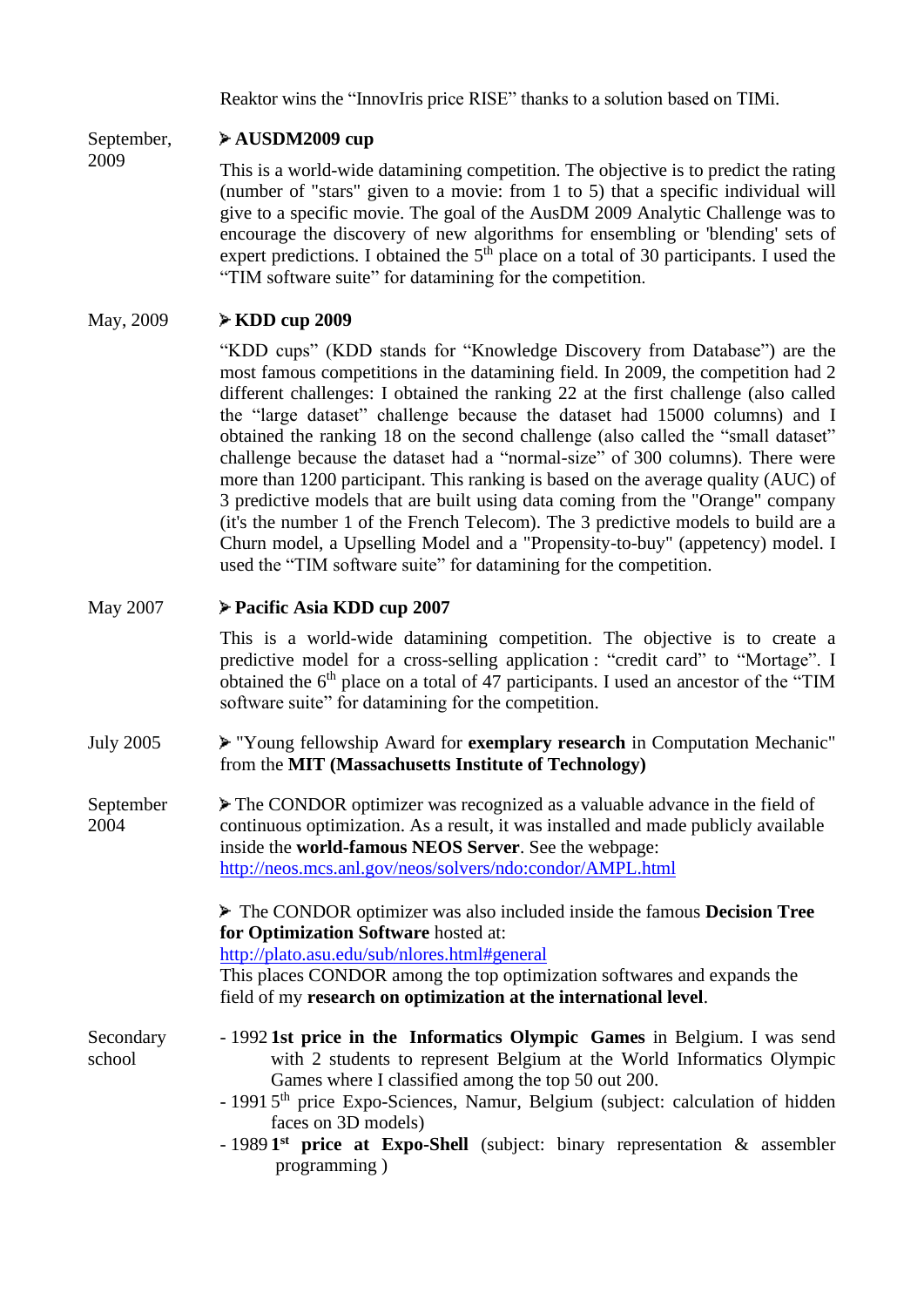# **Linguistic knowledge**

**French:** mother tongue

**Dutch:** secondary school knowledge. I also obtained the international certification "Nederlands als Vreemde Taal - graad 2" in the following categories: oral and written comprehension, oral and written expression (There are only 3 grades).

**English:** Excellent level (spoken and written fluently).

# **Teaching Activities**

Since  $2005 \rightarrow I$  am involved in the teaching activities of the company "TIMi Americas". Amongst different teaching assignments, "TIMi Americas" is giving machine learning and Big data courses in these contexts:

- ESSEC Business School, Paris, France: Daniel Soto (Head of "Timi Americas") gave courses on "Quantitative Marketing" between 2007 and 2011 (segmentation, scoring, positioning).
- Los Andes, Bogota, Colombia: In addition to our sponsorship of the Los Andes Analytics Forum, we regularly give courses and seminars on data mining, and its practical applications. We have a good Collaboration with Prof. Raha and Prof. Akhavan Lida Topacio Sandoval
- Javeriana University, Colombia: Prof. Dora Valdez (Head of Sales &, Marketing from "Timi America") gives a course named "Strategy in Action"
- Konrad Lorenz University, Colombia: We support the management department in the design of a curriculum in analytics [\(http://www.konradlorenz.edu.co/es/aspirantes/educacion-continuada/cursos](http://www.konradlorenz.edu.co/es/aspirantes/educacion-continuada/cursos-presenciales/1770-analytics-para-la-gerencia-estrategica.html)[presenciales/1770-analytics-para-la-gerencia-estrategica.html\)](http://www.konradlorenz.edu.co/es/aspirantes/educacion-continuada/cursos-presenciales/1770-analytics-para-la-gerencia-estrategica.html)
- Universidad Piloto, Colombia: We are in frequent contact with this university for the development of many "Data Mining" modules within their Marketing Engineering program [\(http://www.unipiloto.edu.co/programas/pregrado](http://www.unipiloto.edu.co/programas/pregrado%20/ingenieria-de-mercados/)  [/ingenieria-de-mercados/\)](http://www.unipiloto.edu.co/programas/pregrado%20/ingenieria-de-mercados/)
- ASPROMER: Academic Marketing Association: We sponsored the 2015 event, and we are in ongoing contact to help member universities to integrate data mining techniques in their marketing curriculum.
- Uniempresarial University, Colombia: In 2014, we gave two courses in this university: a general "marketing course" and a "data mining" course.
- Universidad de la Sabana, Colombia: We work in close collaboration with Prof. Liza Pinzon for the development of new analytical courses.
- [DMC Peru:](http://dataminingperu.com/) Private center in Data Mining training. We have a close cooperation and help them in the definition of certification programs. Our experts also give courses there about segmentation and predictive modeling.
- Universidad de Narino: We give a "Quantitative Marketing" course focused on the commercial applications of data mining.
- Since  $2005 \rightarrow I$  am giving Datamining and predictive Analytics courses to train the data scientists from various private companies on how to create highly-efficient predictive models for various types of applications (mainly churn, cross-selling and up-selling models). For example: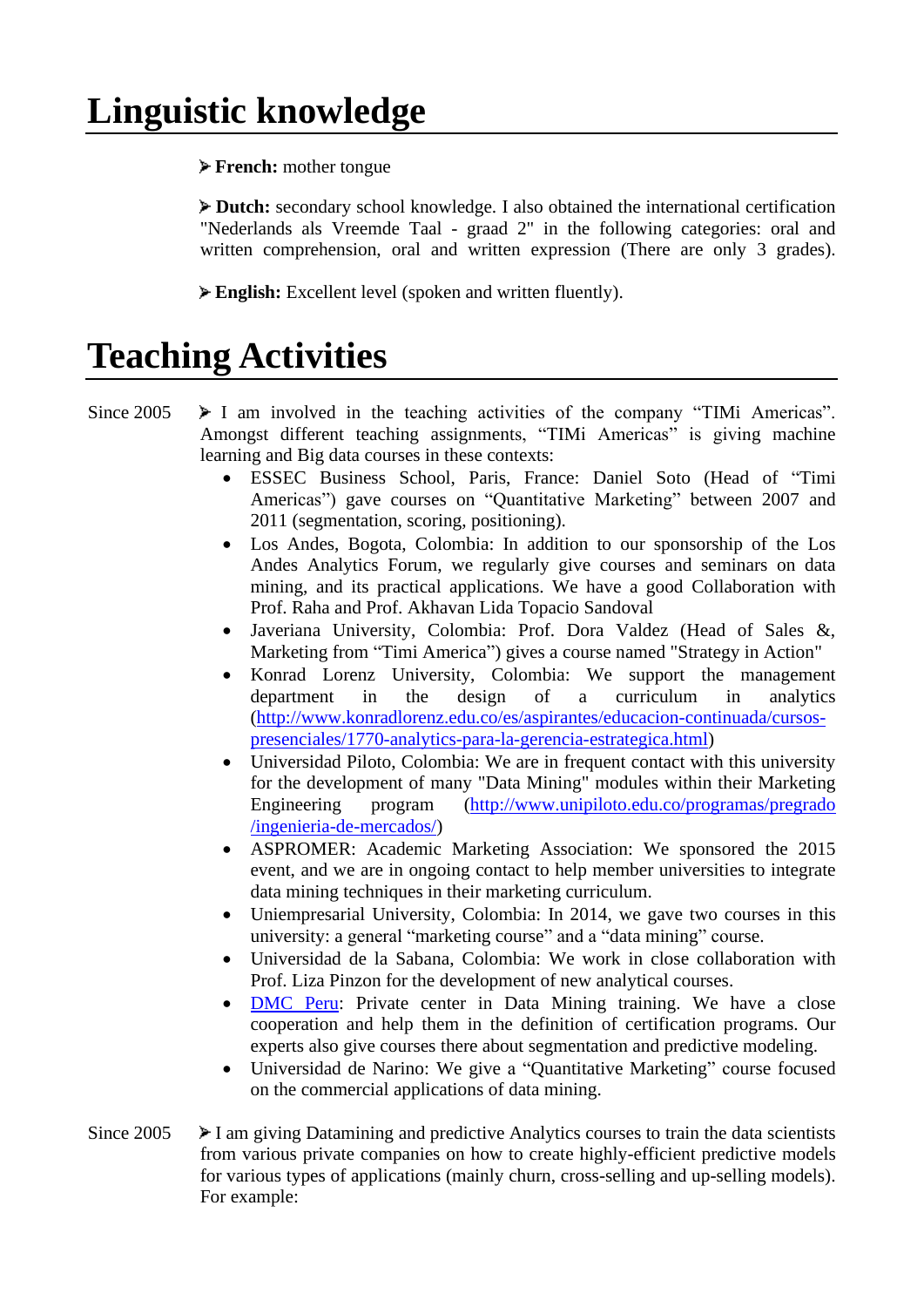- In 2011, I "jump started" the machine learning activities from Riaktr through a series of seminars and various "hands-on" activities on real-world projects (e.g. churn models for MTN South Africa and Tigo Tanzania). Riaktr is now a very successful consulting company deploying advanced analytics (data mining and network mining) and big data projects all around the world with Timi.
- The 2011/7/6, I trained the data miner team from Bouygues Telecom  $(3<sup>rd</sup>$ largest telecom in France). Through my lessons and using TIMi, Bouygues Telecom went from one low-quality predictive model (for churn, developed in SAS) refreshed twice per year to more than 100 high-quality predictive models refreshed every week.
- In 2015, I trained the data miner team from Partena Mut (Belgium). The training was focused on machine learning and on "simple BI/Reporting" skills. Partena has now in production very high-quality predictive models. Partena also realizes all his reporting activities using Timi.
- Since 2010, I am training all the data miners from VOO/BeTV (Belgium) on Advanced Analytics: I trained more than 60 people in machine learning and in "simple BI/Reporting". Since 2010, VOO/BeTV realizes all his reporting activities and predictive modeling activities using TIMi.
- In 2014, I trained the data miner team from PwC (PriceWaterHouseCoopers) in machine learning (more precisely, on Text Mining). PwC uses Text Mining techniques (with TIMi) to discover frauders in large text corpus (emails).
- The 2011/4/4 and the 2015/9/28, I gave training sessions to the data miners from Deloitte. The sessions were focused on predictive modeling techniques.
- Since 2015, each year, I am giving machine learning lessons inside the Data Innovation Lab (now named "DigitYser") in Brussels. The lessons are focused on machine learning techniques and Big data techniques (e.g. [boot](http://di-academy.com/trainers/)  [camp in 2016](http://di-academy.com/trainers/) , [2015-10-8,](http://www.meetup.com/Open-Data-Innovation-Training-Hub/events/225117023/) [2015-11-16,](http://www.meetup.com/Open-Data-Innovation-Training-Hub/events/224579526/) [2015-12-7,](http://www.meetup.com/Open-Data-Innovation-Training-Hub/events/224579532/) [bootcamp in 2017](https://www.meetup.com/Data-Science-Community-Meetup/events/245342035/?rv=ea1&_xtd=gatlbWFpbF9jbGlja9oAJGJhYjM2MmUwLTE1ZDQtNGRjOC1iMDNhLWVhZGIzZDE2NGUwMQ&_af=event&_af_eid=245342035) and 2018)
- In 2007-2008, I created and trained the whole the data scientist team from Vadis.
- 2019  $\triangleright$  I created YouTube tutorial videos to learn how to do various ETL tasks with Anatella, the high-performance Big data/ETL tool included in TIMi.
- 1999-2003 I was involved in the **teaching activities** of the IRIDIA laboratory. I gave laboratories of **C++** and java in the faculty of engineering. I also gave **advanced java formation** for enterprises (see [www.technofutur3.be](http://www.technofutur3.be/)).

# **Computer skills**

**Programming Languages** [Anatella](https://timi.eu/products-solutions/timi/anatella/) (graphical language optimized for data manipulations for AI & ML) ;  $C/C++$  (Visual Studio .NET Windows programming  $+ Ot$ ) ; Python ; R ; Javascript ; SAS ; Java (swing, tcp-ip, rmi, jdbc, applets,...); Matlab ; **Assembler** x86-pentium (demo-coder) ; Assembler 65XX (C64 & apple II); Assembler 8085 ; Assembler Saturn (HP48) ; PHP ; Pascal/Delphi ; Fortran ; Scheme; SQL ; Various Tools in the Hadoop eco-system (Hive, Kafka) ; ...

**Mathematical Skills** I possess a deep knowledge in everything related to Big Data & Advanced Analytics. I am familiar with 99% of any **classification/regression/clustering** algorithm for **machine learning and AI**. During my thesis, I used extensively **interpolation**/regression techniques, **optimization techniques** (continuous and